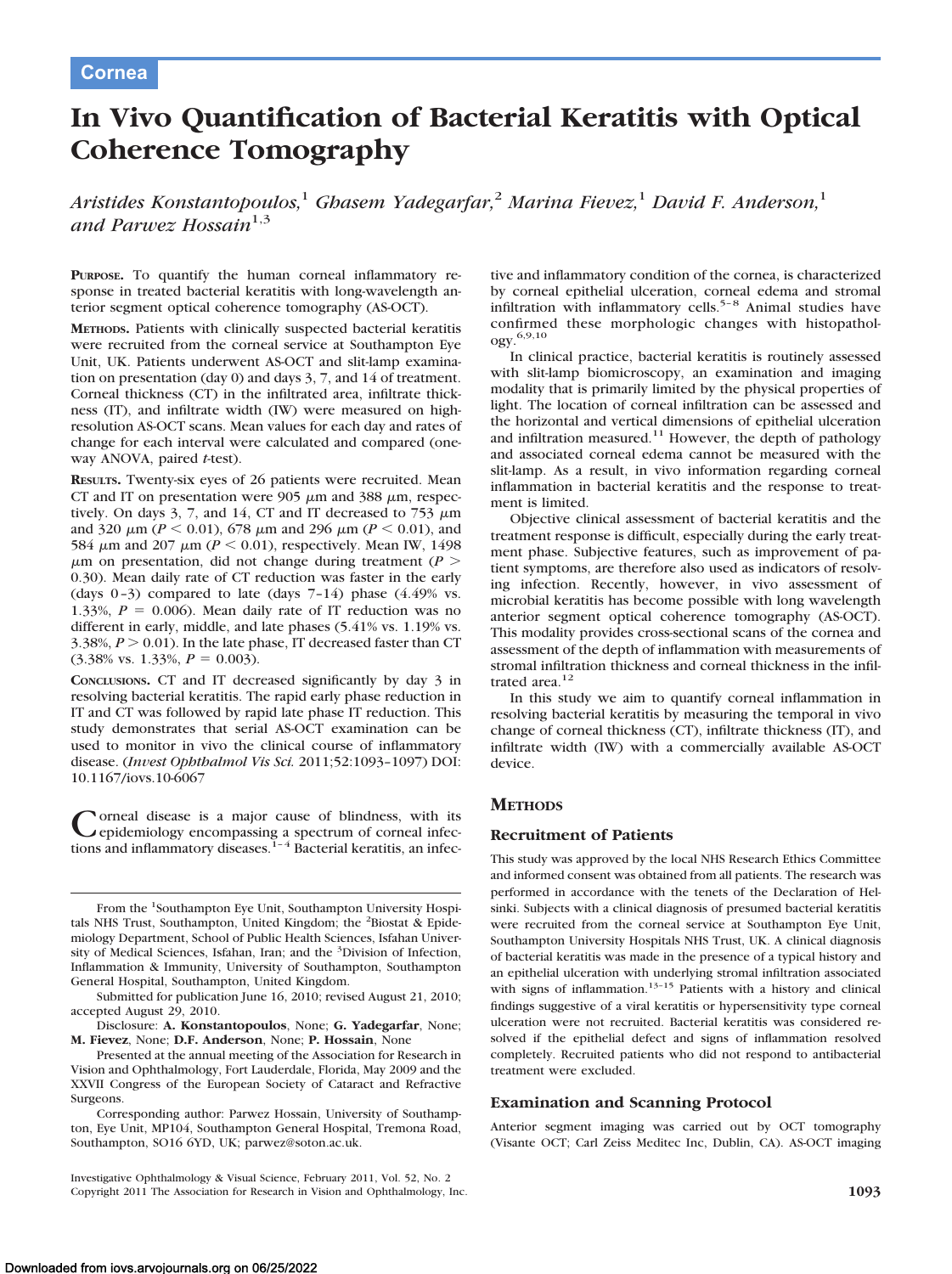

**FIGURE 1.** AS-OCT imaging of bacterial keratitis. (**A**) A corneal ulcer with inflammatory infiltration (4) due to *Pseudomonas aeruginosa* keratitis. (**B**) The high-resolution AS-OCT image through the center of the infiltrated area at the 165° axis on presentation. The hyper-reflective area in the anterior corneal stroma corresponds to the clinical infiltration. The epithelium and endothelium have lost the smooth profile, reflecting the increased stromal thickness due to stromal infiltration and edema. Corneal thickness, infiltrate thickness and infiltrate width measure 1130, 540, and 1690 m respectively. (**C**), (**D**), and (**E**) illustrate the reduction of corneal and infiltrate thickness on days 3, 7, and 14 respectively. Infiltrate width does not change considerably.

and clinical slit-lamp examination were carried out on presentation (day 0) and subsequently on days 3, 7, and 14 of treatment. All patients underwent treatment based on clinical findings and requirements. Standard antibacterial treatment was intensive guttae ofloxacin 0.3% and guttae cefuroxime 5% to the affected eye. Antibiotics were instilled at an hourly frequency for 48 hours, then reduced to two hourly for a further 48 hours. The frequency was then reduced to six hourly for a total treatment period of two weeks.

A standardized scanning protocol was used. At all visits highresolution AS-OCT scans were carried out through the same area of corneal infiltration with the scanning beam running through the center of the infiltration at a defined axis. Corneal infiltration on the AS-OCT images was defined as the hyper-reflective area that corresponded to the clinical corneal infiltration. CT, IT, and IW were measured with caliper tools of the OCT tomography software (Visante, version 1.1.2; Carl Zeiss MediTec, Inc.). CT was measured in the center of the infiltration with one caliper arm on the most anterior hyper-reflective corneal surface and the second arm on the hyper-reflective endothelium. IT, also in the center of the infiltration, was measured with one caliper arm on the most anterior hyper-reflective corneal surface and the second arm on the posterior border of the hyper-reflective area. IW was measured by placement of the caliper arms on the transverse borders of the hyper-reflective area. The scanning protocol is illustrated in Figure 1.

CT, IT and IW were measured on days 0 (presentation), 3, 7, and 14 of treatment. Mean values were calculated for each day and compared. For parameters that showed statistically significant change, the daily rate of change was calculated for the early (days 0 to 3), middle (days 3 to 7), and late (days 7 to 14) phases of treatment. Daily rate of change of each parameter was calculated for each eye according to the formula: [*X* day B  $-$  *X* day A] /*X* day A /time interval in days, where *X* is the parameter value and A and B are the first and last day of the treatment phase, respectively. Mean values were calculated and compared.

# **Statistical Analysis**

Power of the study to detect rate of change in IT and CT, at 5% significance level, using one-way analysis of variance (ANOVA) was 93% and 92%, respectively. Mean values of CT, IT, IW and their daily rate of change were compared for statistical difference using paired *t*-test and one-way ANOVA. P values  $< 0.01$  were considered statistically significant. Statistical Analysis was performed with analysis software (The Statistical Package for Social Science, version 15; SPSS Inc, Chicago, IL).

#### **RESULTS**

Twenty seven patients (27 eyes) with a clinical diagnosis of bacterial keratitis were recruited. One patient who did not respond to standard antibacterial treatment had fungal keratitis and was excluded. In the remaining 26 patients with bacterial keratitis the infection resolved. Patient and keratitis characteristics are summarized in Table 1. Serial AS-OCT imaging and the change in CT, IT and IW with treatment are illustrated in Figures 1 and 2.

CT in the infiltrated area was largest on presentation (day 0) with a mean [SD] value of 905 [206]  $\mu$ m. On days 3, 7, and 14 mean [SD] CT had decreased significantly to 753 [161]  $\mu$ m

**TABLE 1.** Characteristics of Patients and Bacterial Keratitis

| Patients, n                               | 26             |
|-------------------------------------------|----------------|
| Sex, $n$                                  |                |
| Male                                      | 13             |
| Female                                    | 13             |
| Age, y                                    |                |
| Mean                                      | 48.4           |
| Range                                     | $21 - 80$      |
| Eyes, $n$                                 | 26             |
| Laterality                                |                |
| Left                                      | 8              |
| Right                                     | 18             |
| Risk factor                               |                |
| Contact lens wear                         | 20             |
| Recurrent corneal erosion syndrome        | 2              |
| Lagophthalmos                             | $\overline{2}$ |
| Atopy with dry eye                        | $\mathbf{1}$   |
| Corneal surgery—limbal relaxing incisions | 1              |
| Presentation OCT measurements             |                |
| Corneal thickness                         |                |
| Mean, $\mu$ m                             | 905            |
| Range, $\mu$ m                            | 540-1490       |
| Infiltrate thickness                      |                |
| Mean, $\mu$ m                             | 388            |
| Range, $\mu$ m                            | 130-840        |
| Microbiology, n                           |                |
| Pseudomonas aeruginosa                    | 9              |
| Diphtheroids                              | $\mathbf{1}$   |
| Coagulase-negative staphylococcus         | 1              |
| Staphylococcus aureus                     | 1              |
| Negative                                  | 8              |
| Not performed                             | 6              |
|                                           |                |

OCT, optical coherence tomography.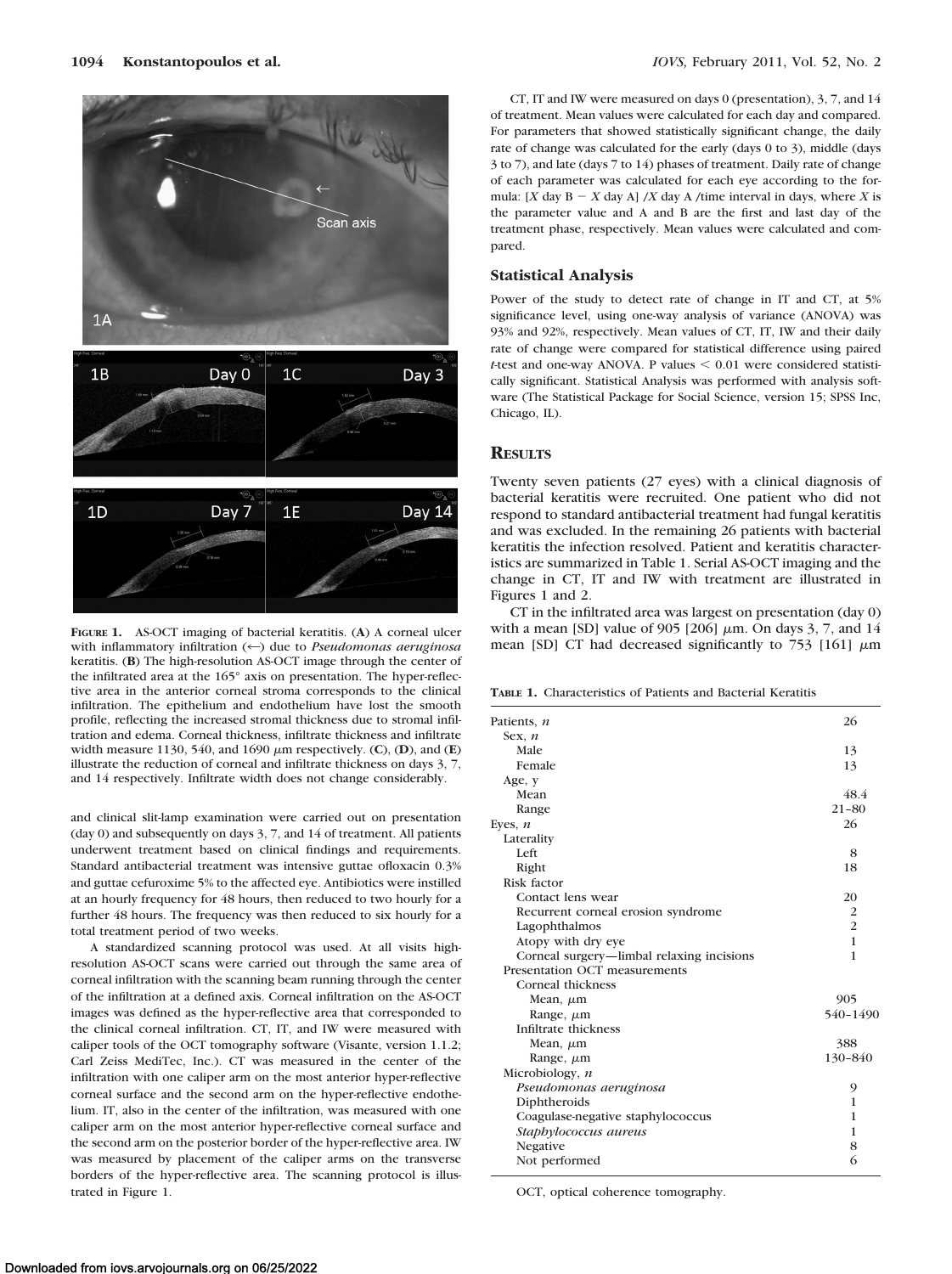**FIGURE 2.** Culture-negative keratitis imaged serially with AS-OCT showing the change in corneal parameters in a contact lens wearer with presumed bacterial keratitis. Serial highresolution AS-OCT scans have been carried out through the center of the corneal infiltration at the 174° axis. (A) The stromal infiltration  $\blacktriangleleft$  at presentation associated with posterior bowing of the endothelium due to infiltration and edema. Corneal thickness, infiltrate thickness and infiltrate width measure 750, 250, and 1100 m respectively. (**B**), (**C**), and (**D**) illustrate the reduction of corneal and infiltrate thickness on days 3, 7, and 14 of treatment. Infiltrate width does not decrease.



( $P < 0.001$ ), 678 [178]  $\mu$ m ( $P < 0.001$ ) and 584 [146]  $\mu$ m  $(P < 0.001)$ , respectively. CT measurements were possible in all 26 (100%) eyes. The temporal change of CT is illustrated in Figure 3.

IT was also largest on presentation with a mean [SD] value of  $388$  [184]  $\mu$ m. On days 3, 7, and 14, mean [SD] IT had decreased to 320 [163]  $\mu$ m (*P* = 0.001), 296 [135]  $\mu$ m (*P* = 0.004), and 207 [87]  $\mu$ m ( $P < 0.001$ ), respectively. IT measurements could be carried out in 21 (80.8%) of cases. The temporal change of IT is illustrated in Figure 4.

Mean [SD] IW on presentation was 1530 [1048]  $\mu$ m. IW did not change significantly during treatment with mean [SD] values of 1498 [855]  $\mu$ m (*P* = 0.591), 1547 [956]  $\mu$ m (*P* = 0.878), and 1680 [1014]  $\mu$ m (*P* = 0.308), on days 3, 7, and 14 respectively. IW measurements were possible in 13 (50%) eyes (Fig. 5).

CT decreased most rapidly in the early phase of treatment, with a mean [SD] daily rate of 4.49 [3.78]%. The mean [SD] daily rate of CT reduction in the middle phase was 2.69 [3.62]%  $(4.49 \text{ vs. } 2.69, P = 0.21)$  and decreased in the late phase to 1.33 [2.29]% per day  $(4.49 \text{ vs. } 1.33, P = 0.006)$ .

IT also decreased most rapidly in the early phase of treatment, with a mean [SD] daily rate of 5.41 [5.13]%. In the



**FIGURE 3.** Corneal thickness reduction during treatment of bacterial keratitis.

middle phase, the mean [SD] daily rate of IT reduction was slower at 1.19 [6.80]% (5.41 vs. 1.19,  $P = 0.042$ ), but accelerated again in the late phase to 3.38 [3.08]% per day (5.41 vs.  $3.38, P = 0.70$ .

The mean daily rates of CT and IT reduction were not significantly different in the early  $(4.49\% \text{ vs. } 5.41\%, P = 0.49)$ and middle phases of treatment  $(2.69 \text{ vs. } 1.19, P = 0.40)$ . In the late phase, however, IT decreased at a significantly faster rate than CT (3.38% vs. 1.33%,  $P = 0.003$ ; Table 2).

*Pseudomonas aeruginosa* was cultured in 9 cases. A subgroup analysis was therefore carried out to compare pseudomonas to non-pseudomonas keratitis. CT on presentation was larger in the pseudomonas group (mean CT [SD]: 1072 [196] vs. 807 [142]  $\mu$ m,  $P = 0.001$ ), as was IT (mean IT [SD]: 501 [117] vs. 344 [189]  $\mu$ m,  $P = 0.057$ ), and IW (mean IW [SD]: 2628 [1057] vs. 1035 [565]  $\mu$ m,  $P = 0.003$ ). CT and IT differences between the two pathogen groups did not persist on days 3, 7, and 14. The IW difference persisted on day 3 (mean IW [SD]: 2460 [894] vs. 1138 [566]  $\mu$ m, *P* = 0.009), day 7 (mean IW [SD]: 2660 [927] vs. 1052 [391]  $\mu$ m,  $P = 0.001$ ), and day 14 (mean IW [SD]: 2655 [873] vs. 1167 [649]  $\mu$ m, *P* = 0.005) of treatment.



**FIGURE 4.** Infiltrate thickness reduction during treatment of bacterial keratitis.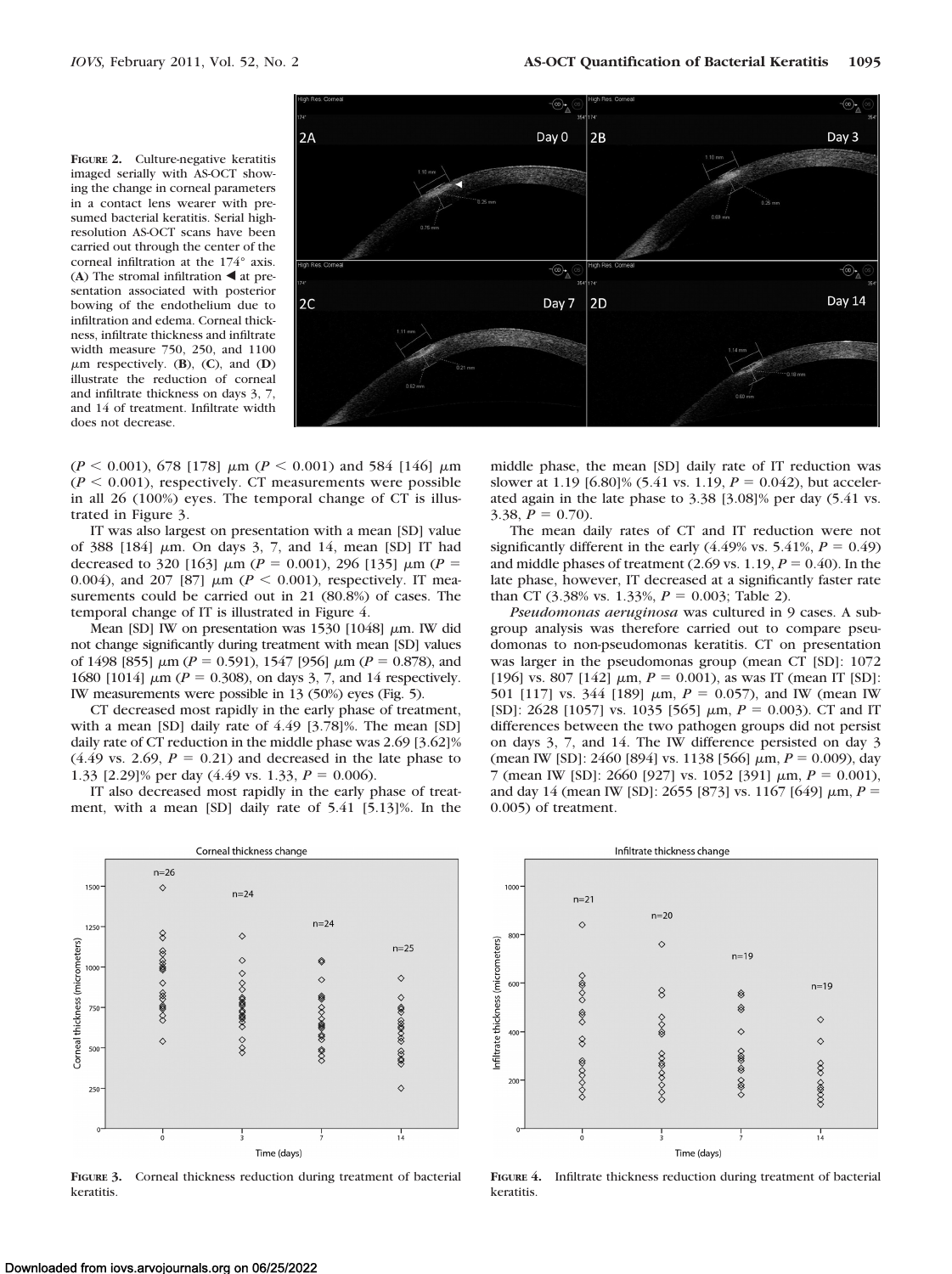

**FIGURE 5.** Infiltrate width in resolving bacterial keratitis.

The rate of decrease of CT was statistically larger in the pseudomonas group during the early treatment phase (mean [SD] daily rate: 7.58 [4.57] vs. 3.22 [2.61]%,  $P = 0.007$ ), but of borderline statistical difference in the middle (mean [SD] daily rate: 4.48 [3.66] vs. 1.74 [3.32]%,  $P = 0.09$ ) and late (mean [SD] daily rate: 2.18 [1.61] vs. 0.78 [2.54] %,  $P = 0.16$ ) phases. The rate of decrease of IT was not statistically different in the two groups.

### **DISCUSSION**

In this quantification study of human bacterial keratitis both CT and IT decreased significantly within three days of starting treatment, providing objective evidence that successful treatment results in an early reduction in corneal edema and inflammation. In contrast, IW did not change. This study has also shown that AS-OCT can be applied to the in vivo quantification of the course of an inflammatory condition, providing serial measurements of CT, IT, and IW in bacterial keratitis.

In addition to this early phase reduction in IT and CT, resolving bacterial keratitis showed a late phase reduction in IT. During the early and middle phases of treatment, IT and CT decreased at similar rates, indicating that a similar process may be taking place in the infiltrated and deeper non-infiltrated cornea. Reduction in corneal edema is the most likely explanation for these early changes. In the late phase, however, the reduction of CT decelerated significantly compared to the early phase and IT decreased at a significantly faster rate than CT. This suggests a different biological process to the early phase. We hypothesize that resolution of inflammatory cells and other

components of the stromal infiltrate takes place in this late phase.

*Pseudomonas* keratitis had a larger corneal inflammatory response than non-pseudomonas keratitis. All parameters, CT, IT, and IW, were larger in corneal infection due to pseudomonas. In addition, early CT reduction was more rapid in this group. Histopathology studies have shown that inflammation in bacterial keratitis is characterized by stromal infiltration and corneal edema.<sup>6,9,10</sup> Experimental animal models of pseudomonas keratitis have shown intense PMN infiltration and edema on light microscopy.<sup>10,16</sup> The in vivo quantitative and morphologic information provided by AS-OCT is consistent with these microscopy examinations. AS-OCT technology, however, does not have the capability to distinguish inflammatory infiltration from scarring, as both appear hyper-reflective on AS-OCT.

In animal studies of keratitis, in vivo assessment of the infection severity and course is carried out with slit-lamp grading. Ocular parameters, such as conjunctival injection, chemosis, corneal infiltration, corneal edema, and iritis are quantified on a grading scale of 0 to 4 to produce a total severity score.<sup>6</sup> Enucleation of the eye and microscopy examination are often required to objectively assess the extent and depth of corneal infection.9,10 The development of a portable AS-OCT device may overcome these limitations and provide objective in vivo quantification information without the requirement for enucleation.

We found that IW, as defined in this study, did not decrease with resolution of the infection. This may be explained by the proximity of the superficial margins of the infiltrated area to the immune laden tear film and limbus. In the early phase of treatment, any reduction in edema is offset by a waning immune response that is more likely to infiltrate the superficial margins rather than the compact deeper stroma. In the later phases, as the inflammatory components are gradually replaced with collagen and scar tissue, the measured width of the infiltrate would not change, as co-existing scar tissue and inflammatory infiltration both appear hyper-reflective on AS-OCT.

We could measure CT in all cases and IT in 80.8% of cases. However, IW could only be measured in 50% of cases, as the transverse margins of the infiltrate could not be identified in the remaining cases. This is most likely due to two factors. First, infiltrations have soft, ill-defined transverse margins from ongoing inflammatory activity, and second, the AS-OCT transverse imaging resolution (60  $\mu$ m) is lower than the axial resolution (18  $\mu$ m).<sup>17</sup>

This study has also demonstrated the application of AS-OCT to monitoring bacterial keratitis in clinical practice. Reiterative scans and measurements of CT, IT, and IW can be used for objective and quantitative assessment of disease severity and treatment response. Although slit-lamp biomicroscopy is the gold standard in clinical practice, evaluation of corneal inflammation is subjective and assessment of the treatment response is difficult in the early stages. AS-OCT showed a mean IT reduction of 68  $\mu$ m in the early phase, a change that cannot be

**TABLE 2.** Rate of Change of Corneal Thickness and Infiltrate Thickness in Resolving Bacterial Keratits

| Rate of Change (% per day)  | Days $0-3$  | Days $3-7$  | Days $7-14$ |
|-----------------------------|-------------|-------------|-------------|
| Mean daily CT decrease [SD] | 4.49 [3.78] | 2.69 [3.62] | 1.33 [2.29] |
| Mean daily IT decrease [SD] | 5.41 [5.13] | 1.19 [6.80] | 3.38 [3.08] |
| $P^*$                       | 0.49        | 0.40        | 0.003       |

CT, corneal thickness; IT, infiltrate thickness.

\* *P*: 2-tailed *t*-test.